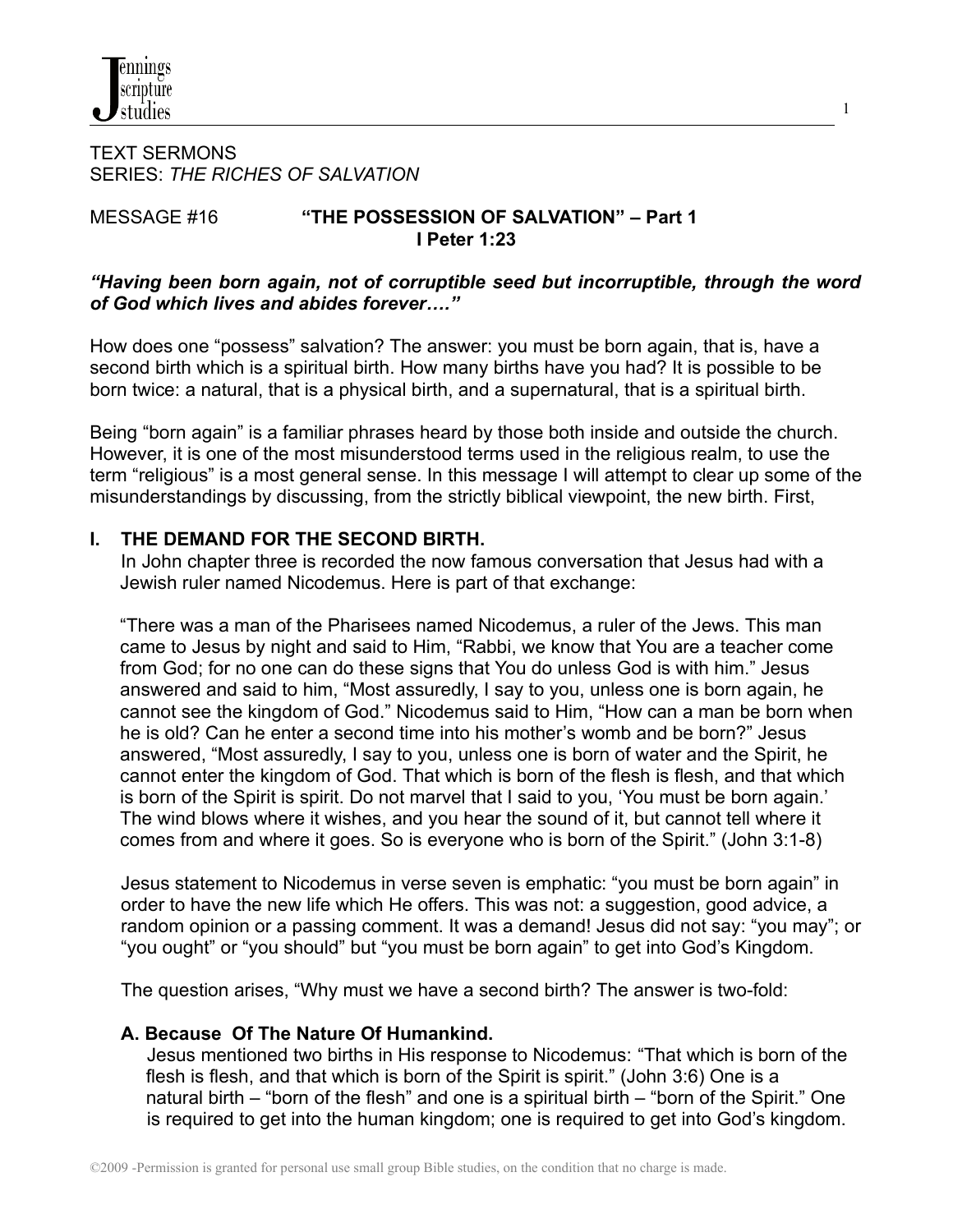

We entered the kingdom of the physical by a physical birth; we enter the kingdom of the spiritual by a spiritual birth. Paul wrote: "Flesh and blood cannot inherit the Kingdom of God." (I Cor.15:50). Flesh at its best can only produce flesh; and since we must become spiritual in order to enter the spiritual kingdom of Jesus, it is necessary that we must be born anew. We are by nature flesh; we must receive a new nature that is spirit.

# **B. Because Of The Need Of Humankind.**

What is our need? We need God's nature. In John 8:23 Jesus said very plainly*:* "You are from below; I am from above. You are of this world; I am not of this world." We have been born from below, we need to be born from above! That is spiritual birth.

**Illust.** There are in the world several different kingdoms:

- (1) The Mineral Kingdom. This is the lowest kingdom. It has no life it is dead. Stones and soil are not born, they are formed by storms, upheavals of earth, decomposition and so on. The mineral kingdom is dead.
- (2) The next highest kingdom is the Vegetable Kingdom. The Vegetable Kingdom has life but not sensibility. Plants have life and reproduce but lack sense and feeling. The Mineral Kingdom is dead; The Vegetable Kingdom has life.
- (3) The third highest kingdom is the Animal Kingdom. The Animal Kingdom life, sensibility and will.
- (4) The fourth highest kingdom is the Human Kingdom. The Human Kingdom not only has life, sensibility and will but it has a spirit. That is, the faculty to perceive and respond to God.
- (5) The highest kingdom is the Divine Kingdom. Jesus said, "no one can see the Kingdom of God unless he is born again." (John 3:3)

Now, you say, "what is the point of all this?" Here it is: no kingdom can lift itself up into the kingdom above it! Follow please:

- (1) The Mineral Kingdom, soil, etc. cannot turn itself into grass;
- (2) The Vegetable Kingdom cannot turn itself into an animal, a cow, etc;
- (3) The Animal Kingdom cannot turn itself into a human being;
- (4) The Human Kingdom cannot lift itself up into the Divine Kingdom!

However, and here is where it gets very interesting, each higher kingdom can reach down and lift the lower kingdom up! Now follow:

- (1) The Vegetable Kingdom puts its roots down into the dead Mineral Kingdom and takes up the minerals and turns them into life;
- (2) Along comes a cow, the Animal Kingdom, and lifts up the grass and turns that which is of the Vegetable Kingdom into the Animal Kingdom;
- (3) Along comes the butcher and turns the cow, Animal Kingdom, into steak and the steak in turn is eaten and lifted up into the Human Kingdom.
- (4) Jesus Christ, of the Divine Kingdom reaches down into the Human Kingdom and lifts us up into the Divine Kingdom!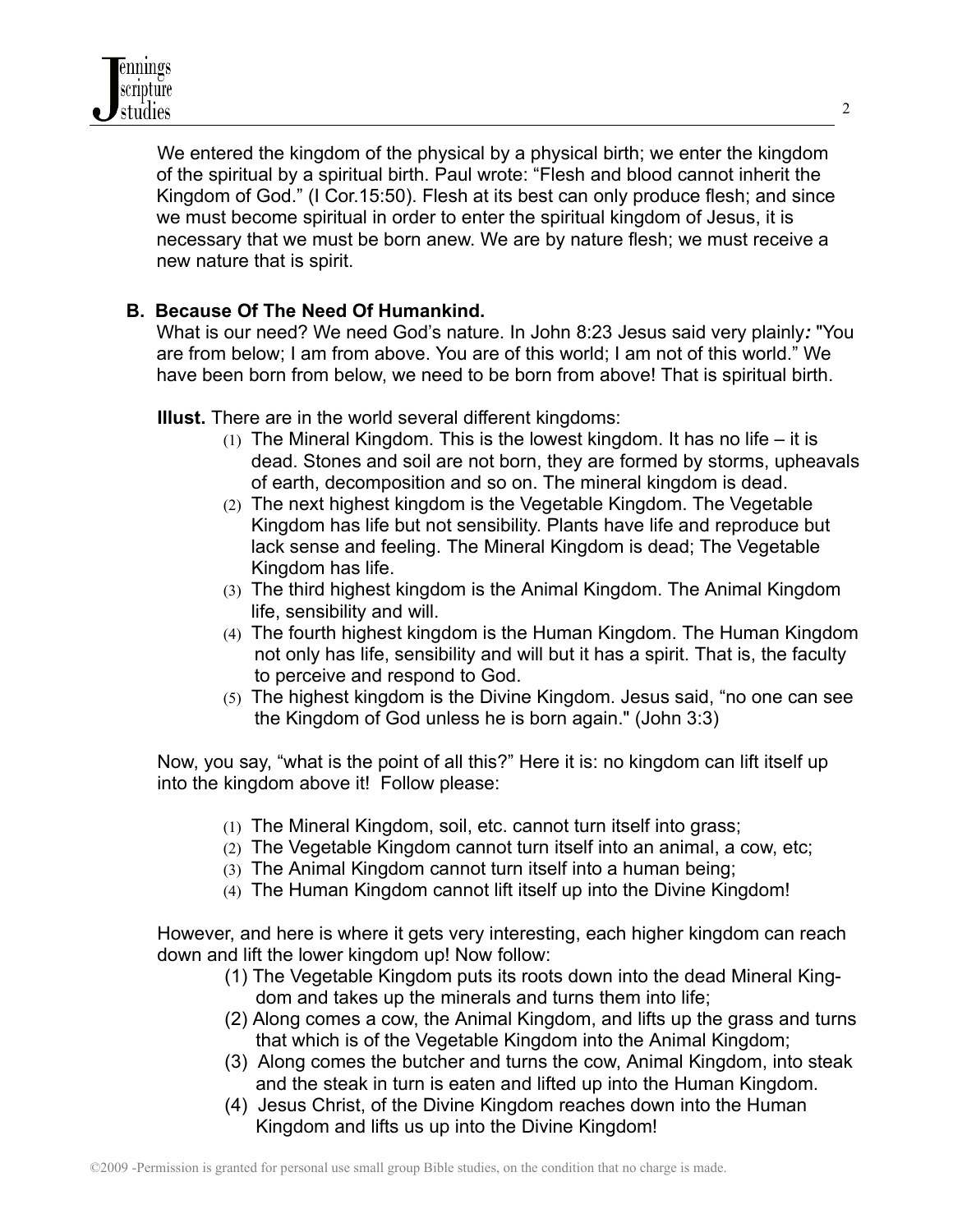No kingdom can lift itself up into a higher kingdom! Life comes from above, that is why Jesus came down from heaven to earth; why He said, "For God so loved the world that He gave His only begotten Son, that whoever believes in Him should not perish but have everlasting life. For God did not send His Son into the world to condemn the world, but that the world through Him might be saved." (John 3:16,17)

One must be born from above to get into God's Kingdom. Life must be transmitted from above. We cannot pull ourselves up into God's Kingdom.

**Illust.** The Gospel song titled "He Lifted Me" conveys this message: "In loving kindness Jesus came, my soul in mercy to reclaim; And from the depths of sin and shame thru grace He lifted me. From sinking sand He lifted me; with tender hand He lifted me; From shades of night to plains of light, Oh, praise His name, He lifted me."

# **II. THE DETAILS OF THE SECOND BIRTH.**

The Bible makes it very clear that spiritual birth is the result of the action of the Spirit of God whereby He communicates divine life to believing sinners thereby making them children of God. To help us understand the "second" or spiritual birth I will begin with the negative and point out what being "born again" is not:

- (5) It is not a psychological experience. Some liberal theologians teach that: "A spiritual re-birth is a reawakening of a God consciousness." The Bible does not teach that, for if that is true, the devil himself is "born again" because James wrote: "You believe that there is one God; you do well: the devils also believe, and tremble." (James 2:19)
- (6) It is not being religious. Religion is a man-made ladder to facilitate an attempt to try to climb up to God. The second birth is the result of God coming down into us!
- (7) It is not reformation. Being born again is not turning over a new leaf but receiving a new life!
- (8) It is not the result of living a good moral life or doing good deeds. It is the result of having God's life imparted to us and experiencing a changed life from the inside out.

Those are some of the false assumptions that reveal what the second birth is not. Let us consider what the second birth, the spiritual birth, the new birth, the "born again" experience is, by reviewing the details pertaining to it.

# **A. It Is Introduced By The Word Of God.**

The seed of the Word of God must be deposited in the soil of the soul: "Having been born again, not of corruptible seed but incorruptible, through the word of God, which lives and abides forever." (I Peter 1:23)

The seed of the Word is deposited in the soul when one is exposed to the gospel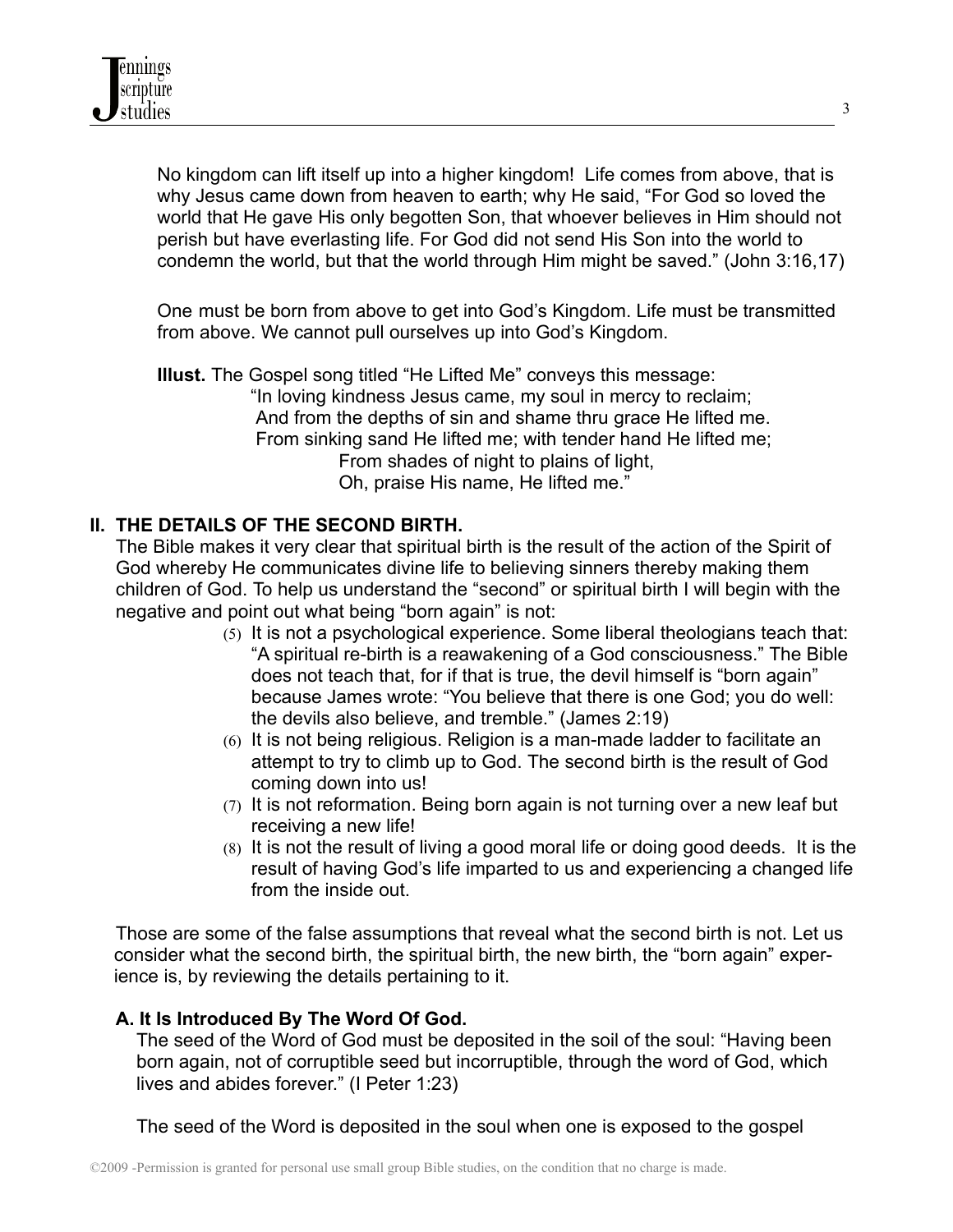

message. Peter continues, "….the word of the LORD endures forever. Now this is the word which by the gospel was preached to you." (I Peter 1:25)

Paul the Apostle wrote a paragraph about this very essential truth. He said, "For "'Whoever calls on the name of the LORD shall be saved.' How then shall they call on Him in whom they have not believed? And how shall they believe in Him of whom they have not heard? And how shall they hear without a preacher? And how shall they preach unless they are sent?" (Rom.10:13-15)

No one ever experiences the spiritual birth into God's family without the seed of the Word of God being deposited into the soul. That is why Paul emphasized the necessity of the Word being proclaimed.

#### **B. It Is Implemented By The Holy Spirit.**

Scripture is not teaching that merely hearing the gospel message results in the new birth. Jesus' conversation with Nicodemus makes it abundantly clear, that it is the Holy Spirit Who produces the new life in the believing sinner: "Most assuredly, I say to you, unless one is born of water and the Spirit, he cannot enter the kingdom of God. That which is born of the flesh is flesh, and that which is born of the Spirit is spirit. Do not marvel that I said to you, 'You must be born again.' The wind blows where it wishes, and you hear the sound of it, but cannot tell where it comes from and where it goes. So is everyone who is born of the Spirit." (John 3:5-8)

Again, Jesus said, "It is the Spirit who gives life; the flesh profits nothing. The words that I speak to you are spirit, and they are life." (John 6:63) Paul declared: "You were justified in the name of the Lord Jesus and by the Spirit of our God."(I Cor.6:11)

### **C. It Is Imparted When Jesus Is Received By Faith**.

"Whoever believes in Him should not perish but have eternal life. For God so loved the world that He gave His only begotten Son, that whoever believes in Him should not perish but have everlasting life. For God did not send His Son into the world to condemn the world, but that the world through Him might be saved. "He who believes in Him is not condemned; but he who does not believe is condemned already, because he has not believed in the name of the only begotten Son of God." (John 3:15-18)

Notice the reoccurrence of the word "believe", "believes" and "believed" in the above passage. They occur five times. Paul and Silas said to the jailer if Philippi: "Believe on the Lord Jesus Christ, and you will be saved, you and your household." (Acts 16:31)

Again, Paul wrote to the Thessalonians: "But we are bound to give thanks to God always for you, brethren beloved by the Lord, because God from the beginning chose you for salvation through sanctification by the Spirit and belief in the truth." (II Thess. 2:13) Notice in this verse that we are told that God did the choosing, we do the believing. Believing sinners are the only sinners who can experience the second birth.

There are two types of faith: there is common faith:

• When we fly in an airplane we have faith in the pilot;